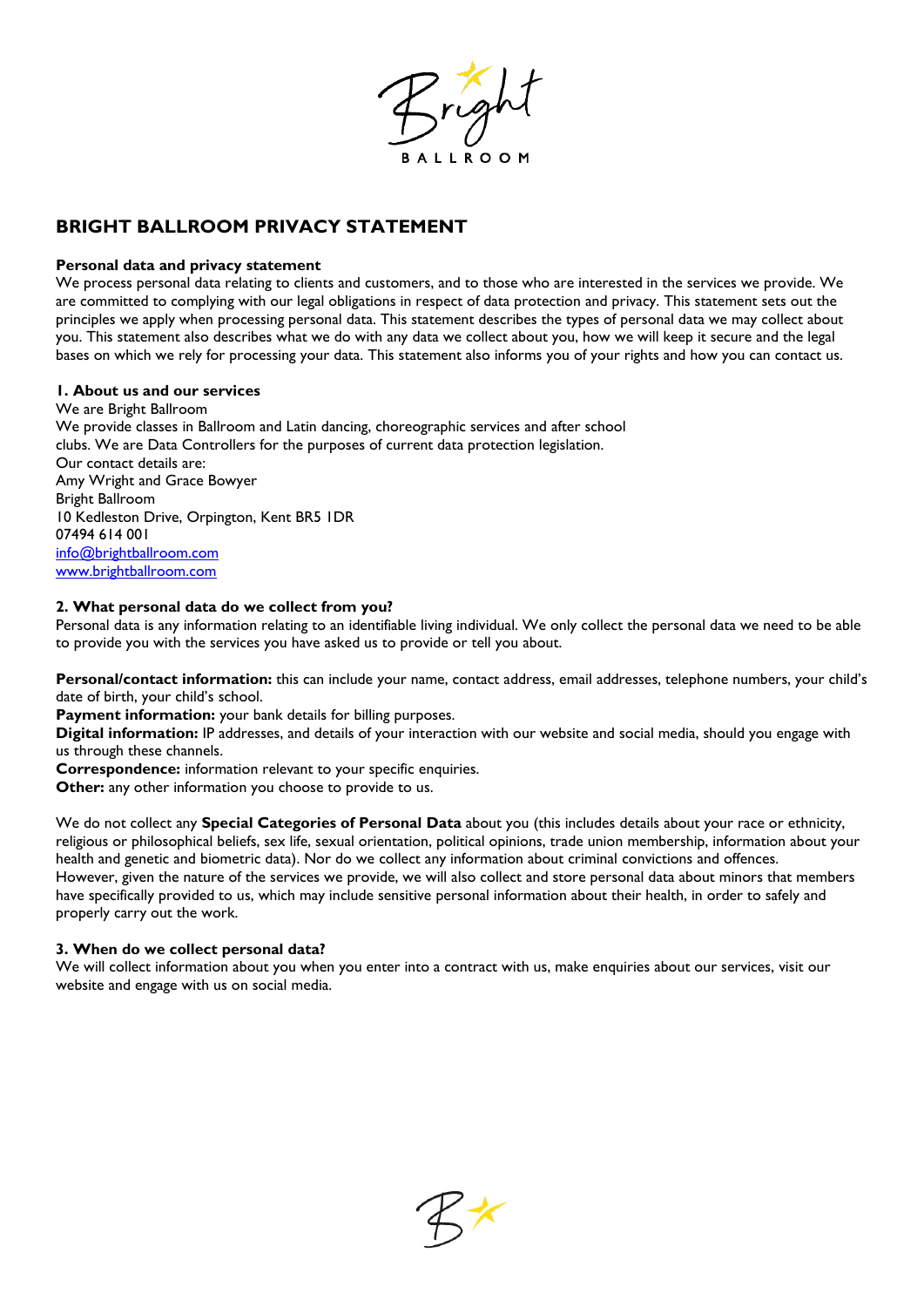# **4. What is our lawful basis for processing your data?**

We may only process personal data where we have a lawful basis to do so.

We may collect and process your personal data when:

• it is necessary for the **performance of contracts** with you;

• it is necessary for the purposes of our **legitimate interests** as a business. In these

cases we will do so in a way which might reasonably be expected from our relationship with you, and which does not impact materially on your fundamental rights, freedom and interests. We will not process your personal data on this basis if we believe your rights override ours. Instead, we may seek your specific consent,

and/or another legal basis;

• it is necessary for compliance with **legal obligations**;

• we have your **consent** to do so, for example in relation to marketing by electronic means.

Please see below for more detailed information about how we will use your data and on what basis. If you have any concerns about our data processing please contact us: see **Contact.**

Please also see **Your rights**, below.

# 5. **How will we use your personal data?**

We may process the information we collect about you:

• to perform any contract we have agreed with you, or to respond to any enquiries you make in this connection before we enter into a contract. The lawful basis for this processing is performance of a contract with you or because you have asked us to take specific steps before entering into a contract in respect of these activities and services;

• to respond to any other enquiries or complaints. We need the information you supply to enable us to respond.

• to protect our business from fraud and other illegal activities. This processing is necessary for our legitimate interests by ensuring the proper management of our business and financial risks.

• to provide you with information by post (or by email, with your consent) about other products and services we offer similar in nature to those you currently receive or have previously asked about. Information we may process for this purpose includes your name, address and email address. This processing is necessary for marketing our services, which is a legitimate business interest.

• We will only send marketing information to you by email if we have your consent. You have the right to withdraw your consent at any time. Please write, email or telephone us: see **Contact** below.

• to send you communications required by law or which are necessary to inform you about changes to the services we provide you, for example, updates to this Privacy Statement, and any information legally required which relates to any contracts between us. These service messages will not include any promotional content and do not require prior consent when sent by email or text message. This processing is

necessary for us to comply with our legal obligations.

• to administer our website, and send you survey and feedback requests to help improve our services. These messages will not include any promotional content and do not require prior consent when sent by email or text message. This processing is necessary for development of our services, which is a legitimate interest of our business. We have a legitimate interest to do so as this helps make our products or

services more relevant to you. You are free to opt out of receiving these requests from us at any time by contacting us.

# **6. Who do we share your data with?**

In some circumstances we may need to share your data with the following:

- Our accountants/auditors
- Accounting software company
- Direct debit company
- Examination boards

We may also share your data with third parties, such as: cloud-based back-up service/mailing house/email marketing company to support the efficient running of our business.

If this is necessary, we will provide only the information they need to perform the services we require. They will only use the data for the purposes we specify. We require third parties to maintain appropriate security to protect information from unauthorised access or processing.

In some circumstances, we may need to share your personal data with other third parties (including legal or other advisers, regulatory authorities, courts and government agencies) to enable us to enforce our legal rights, or where such disclosure may be permitted or required by law.

Unless we tell you otherwise, your data will not be processed outside the EEA.